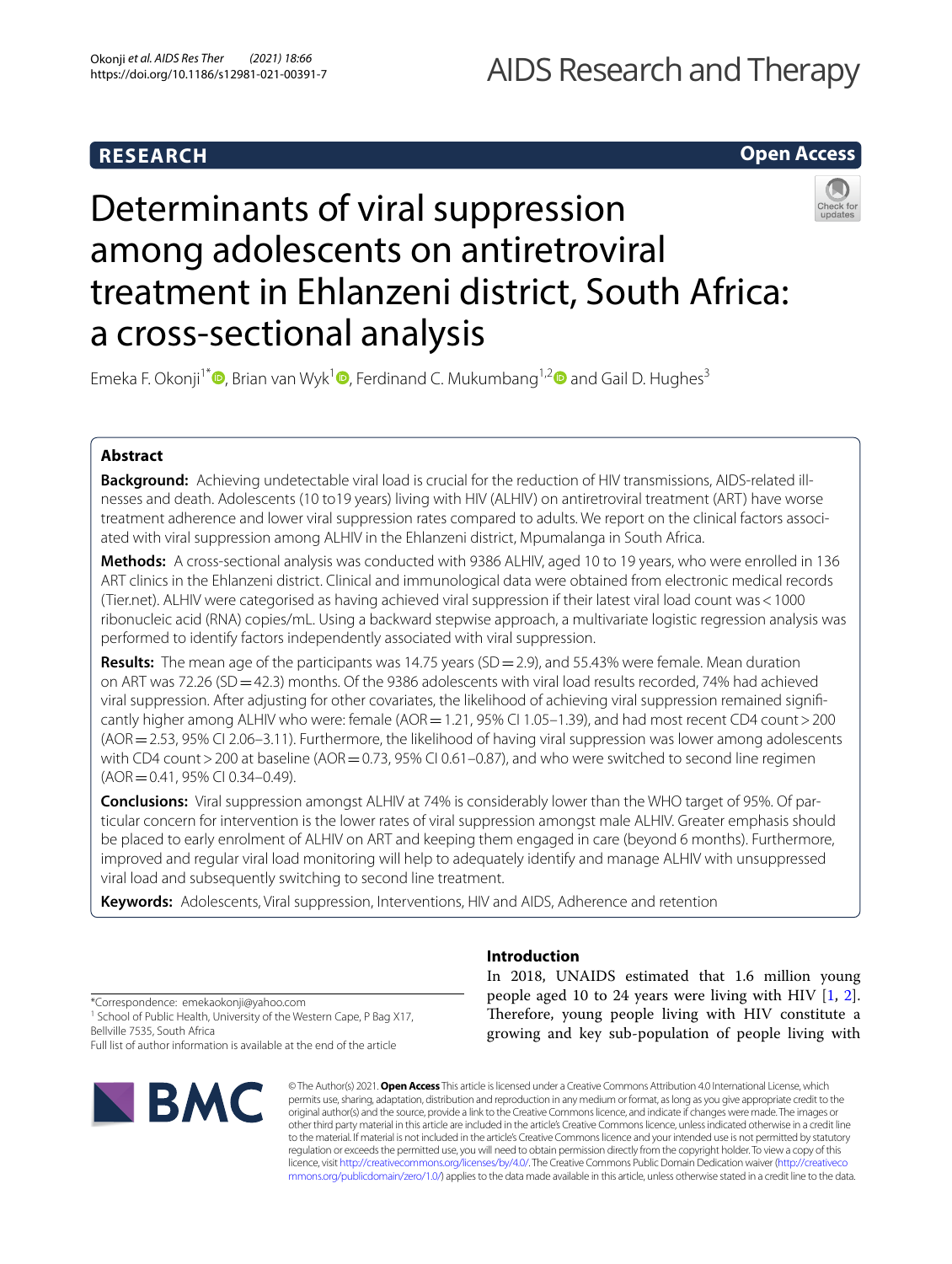HIV globally. The increase in HIV prevalence amongst adolescents (10 to 19 years) is the result of the generation of children infected with HIV perinatally who are surviving into adolescence because of improved access to antiretroviral treatment (ART), and increased HIV incidence as a result of risky (sexual) behaviour in this age group [[3](#page-7-2), [4](#page-7-3)]. Despite tremendous gains in the reduction of over-all AIDS-related deaths to the tune of 43%, AIDS-related deaths amongst adolescents in Eastern and Southern Africa have increased in the last decade [\[5](#page-7-4)]. This is mainly because adolescents struggle to initiate and remain engaged on antiretroviral treatment (ART) [\[6](#page-7-5)].

Monitoring the level of detectable viral load and achieving undetectable viral loads are crucial in the reduction of HIV transmission, earlier detection of treatment failure, and timely switching to second-line ART  $[7–10]$  $[7–10]$  $[7–10]$ . The aim of ART is to suppress the replication of the HIV thereby protecting people living with HIV from AIDS-related illnesses and death and preventing further transmission to others  $[3, 11]$  $[3, 11]$  $[3, 11]$ . Conversely, adolescents who have poor ART adherence are at greater risk of morbidity, mortality, treatment failure, the development of drug resistant forms of HIV, viral progression, opportunistic infections, and transmission to babies and sexual partners [[8](#page-7-9), [12–](#page-7-10)[16\]](#page-7-11).

Compared to adult populations living with HIV, adolescents living with HIV (ALHIV) have a higher likelihood of suboptimal adherence, viral load progression, lost to follow-up, morbidity and mortality  $[11, 17, 18]$  $[11, 17, 18]$  $[11, 17, 18]$  $[11, 17, 18]$  $[11, 17, 18]$  $[11, 17, 18]$ . This is because adolescence is accompanied by rapid physical, psychological and physiological changes, which infuence health-related behaviour  $[19]$  $[19]$ . Therefore, monitoring the treatment outcomes for ALHIV is crucial as they become aware of their HIV status and have to navigate health care facilities and self-manage their medication adherence and retention in ART care [\[20](#page-7-15)]. Regrettably, there is limited information on viral outcomes of adolescents in sub-Saharan Africa where the biggest burden of deaths is experienced, because these results are masked by routine reporting for children under 14 years and adults from 15 years up only [\[17](#page-7-12), [19](#page-7-14)].

The aim of this study is to investigate the predictors of viral load suppression among HIV-positive adolescents (10 to 19 years) receiving ART in the Ehlanzeni district of South Africa. Improved reporting of virological outcomes from a wider range of settings is required to support eforts to improve HIV care and treatment for adolescents [\[19](#page-7-14)].

# **Setting**

Ehlanzeni District municipality is in Mpumalanga province, located in the Northern Eastern part covering the whole Southern part of the Kruger National Park. The district is surrounded by Mozambique in the East and Swaziland in the South. The district comprises of four sub-districts namely: Bushbuckridge, City of Mbombela, Nkomazi, and Thaba Chweu.

According to the 2017 South African National HIV prevalence, incidence, behaviour and communication survey, among people living with HIV in South Africa, Mpumalanga province has the second highest HIV prevalence with an estimated prevalence rate of 17.3%, and the lowest in viral load suppression (82.9%) [[21](#page-7-16), [22](#page-7-17)]. Furthermore, the Ehlanzeni district compared to other districts has high rate of people living with HIV who know their HIV status  $(1^{st} 95)$ , 90.6%. On the contrary, ART coverage  $(2<sup>nd</sup> 95)$  remains low at 67.2%, and lowest rate of viral load suppression at 65.3% [\[21\]](#page-7-16).

# **Methods**

## **Study design and participants**

A cross-sectional analysis of routine data on ALHIV, aged 10 to 19 years, who were registered to receive ART from 136 clinics in the Ehlanzeni district between September 2002 and October 2019 was conducted. On October 31, 2019, we extracted anonymized individual patient data (sociodemographic variables), clinical data and treatment outcomes (viral load result) of ALHIV who have been on ART for at least 6 months from electronic medical records (TIER.net) as part of a larger study assessing the efects of psychosocial support on adherence, treatment outcomes (viral suppression) and retention in care amongst adolescents on ART. The Tier.net electronic record only records the last viral load test done; CD4 count at baseline and most recent CD4 count.

ALHIV who have been on ART for less than 6 months, without viral load done, who have died, lost to follow-up, and transferred/moved out were excluded from the analysis. Only ALHIV with viral load done after 6 months of ART initiation were included in the analysis (see Additional fle [1](#page-6-0): Appendix S1 for inclusion and exclusion criteria).

The primary outcome, viral suppression, was defined according to the South African National Department of Health as patients achieving a viral load<1000 RNA copies/mL  $[23]$  $[23]$  $[23]$ . In South Africa, the first viral load test is done 6 months after initiation on ART. The predictor variables such as age, gender, method of entry into ART programme at the health facility, pregnant on ART, age at ART initiation, duration on ART, initiated on Isoniazid Preventive Therapy (IPT), TB history, CD4 count at baseline and last ART visit (most recent CD4 count), WHO stage at initiation, and initiated on ART same day as HIV diagnosis were employed in a bivariate and multivariate analysis to determine factors infuencing viral suppression.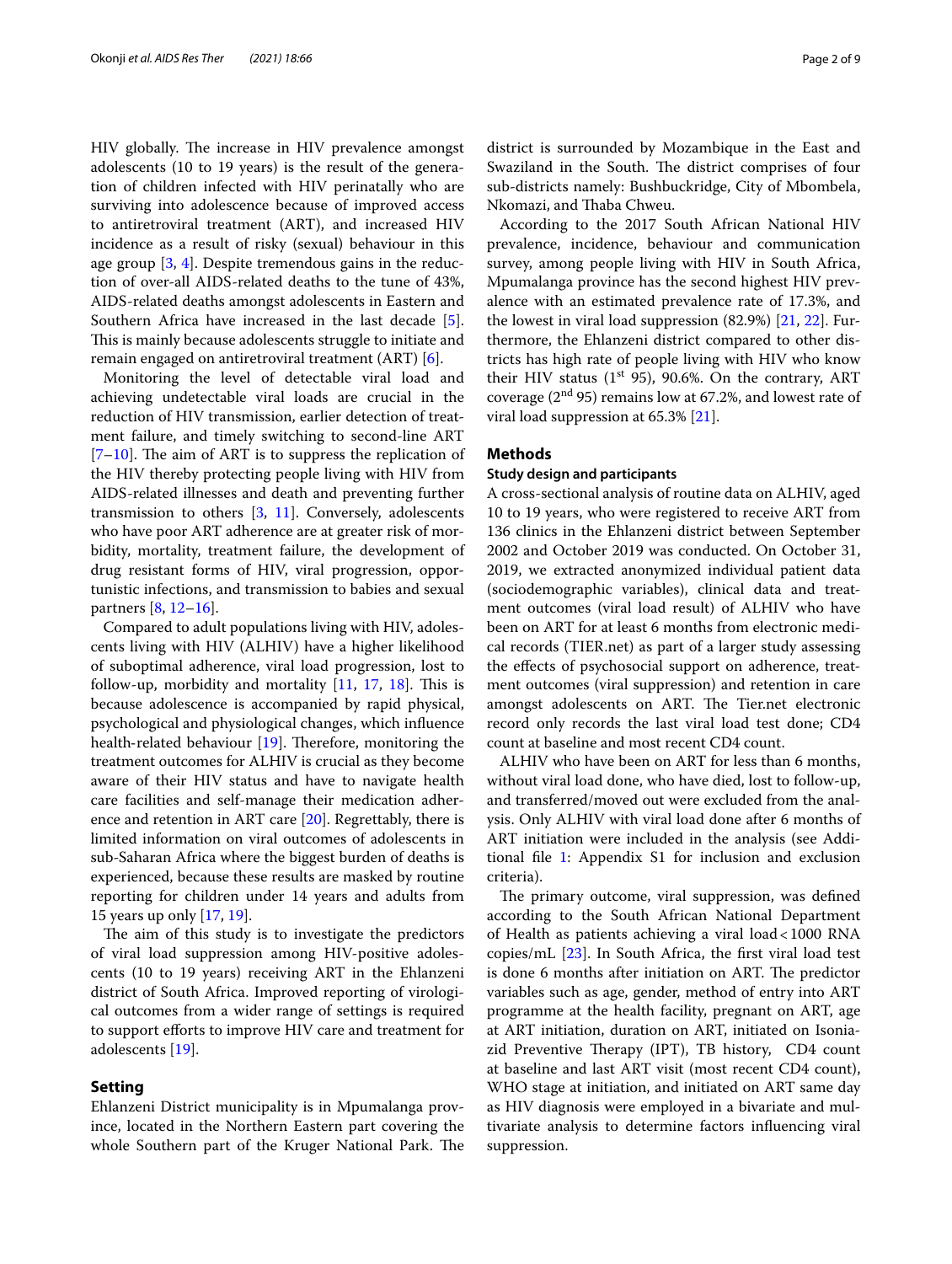## **Analysis**

Data were extracted from the Tier.Net medical electronic record in Excel, and imported to STATA statistical software version 16.0 (STATA Corporation, College Station, Texas, USA) for analyses. Information on clinical stationery was reviewed against information on Tier. net. Patient clinical records identifed as incomplete or not correctly captured on Tier.net was retrieved and subsequently updated on Tier.Net.

Descriptive statistics were used to characterize the demographic and clinical variables (at baseline and/ or six months after ART initiation). Comparisons between viral suppression and clinical parameters among adolescent living with HIV were achieved using chi-square tests for proportions (replaced by Fisher's exact test for sparse data), and bivariate logistics regression analysis to examine associations.

Furthermore, a multivariate logistic regression model was used to estimate factors associated with viral suppression adjusting for potential confounders using the following variables: age, gender, age at ART initiation, duration on ART, CD4 cell count at baseline and most recent CD4 cell count, WHO stage at initiation, and initiated on ART same day as HIV diagnosis. The multivariate logistic regression model employed a backward stepwise analysis. In the backward selection model, we included all candidate variables in the model with  $p < 0.15$  in selecting the final model  $[24]$  $[24]$ . At each step, the variable that is the least significant is removed. This process continued until no non-signifcant variables remained. The significance level was set at 95% at which variables can be removed from the model. Analyses were conducted among all patients with viral load test done after 6 months of ART initiation.

## **Ethics approval**

Ethics clearance was obtained from the University of the Western Cape Biomedical Research Ethics committee (BM19/1/8) and informed consent to use the Tier.Net medical electronic dataset was obtained from the National Health Research Ethics committee (MP\_202102\_006). We adhered to the 1964 declaration of Helsinki guidelines. According to the declaration, research that involves human subjects amongst others must keep with the following (1) strive to protect life, health, privacy, and the dignity of the research participants, (2) employ greater care to protect the participants from harm and (3) conduct the research because the importance of the research purpose, outweighs the risk that might be attributed to the study either at present or in the future (18th WMA General Assembly, Helsinki, 2001).

Data extraction excluded adolescent's unique identifers such as name, surname, patient folder number and identity number.

# **Results**

Table [1](#page-3-0) shows the demographic characteristics of ALHIV enrolled in the ART programme in 136 facilities in Ehlanzeni district South Africa. This study included 9386 adolescents (aged 10 to 19 years) with mean age 14.75 years (SD = 2.9); of whom 55.43% were female. Of the 9386 ALHIV with viral load results recorded, 74.31% had achieved viral suppression. Compared to ALHIV in the age group (15 to 19 years), ALHIV (10 to 14 years) are more likely to have viral load below 1000 RNA copies/mL  $(p < 0.001)$ .

In terms of gender comparison, females are more likely to have viral load below 1000 RNA copies/mL  $(p=0.000)$ . Most  $(67.88%)$  of the ALHIV attended the ART programme in the clinic they were initiated as new patients as opposed to transferred in from another clinic. Amongst the female ALHIV, 8.35% were reported pregnant at the time of enrolling into ART.

# **Demographic and clinical history**

Table [1](#page-3-0) shows the clinical history of ALHIV enrolled in the ART programme in Ehlanzeni district South Africa. The mean age at which the adolescents started ART was 8.7 years ( $SD = 4.8$ ); and 85.44% were on ART for more than 25 months. ALHIV on ART for six to eleven months were more likely to attain viral suppression compared to adolescents on ART for 12 to 17 months and 25 months and above  $(p = 0.002)$ .

Only 22.49%  $(n=2111)$  were started on Isoniazid preventative therapy (IPT) after ART initiation. Only 2.6% completed TB preventive therapy*.* ALHIV who were started on IPT after ART initiation were more likely to attain viral suppression compared to those who did not  $(p=0.002)$ .

Regarding history of TB, 0.87% had a TB and HIV comorbidity. ALHIV with a history of TB were less likely to have viral load <1000 RNA copies/mL  $(p=0.009)$ .

Compared to ALHIV with CD4 count>200, ALHIV with CD4 count<200 were less likely to have viral load <1000 RNA copies/mL  $(p<0.001)$ . This is true for CD4 count at baseline and CD4 count at last visit or most recent CD4 count.

Slightly more than half (52.72%) of the ALHIV were initiated on ART at WHO stage 1. Compared to ALHIV with WHO stage 1, 2, and 3 at ART initiation, ALHIV with WHO stage 4 were less likely to have viral load < 1000 RNA copies/mL ( $p$  < 0.001).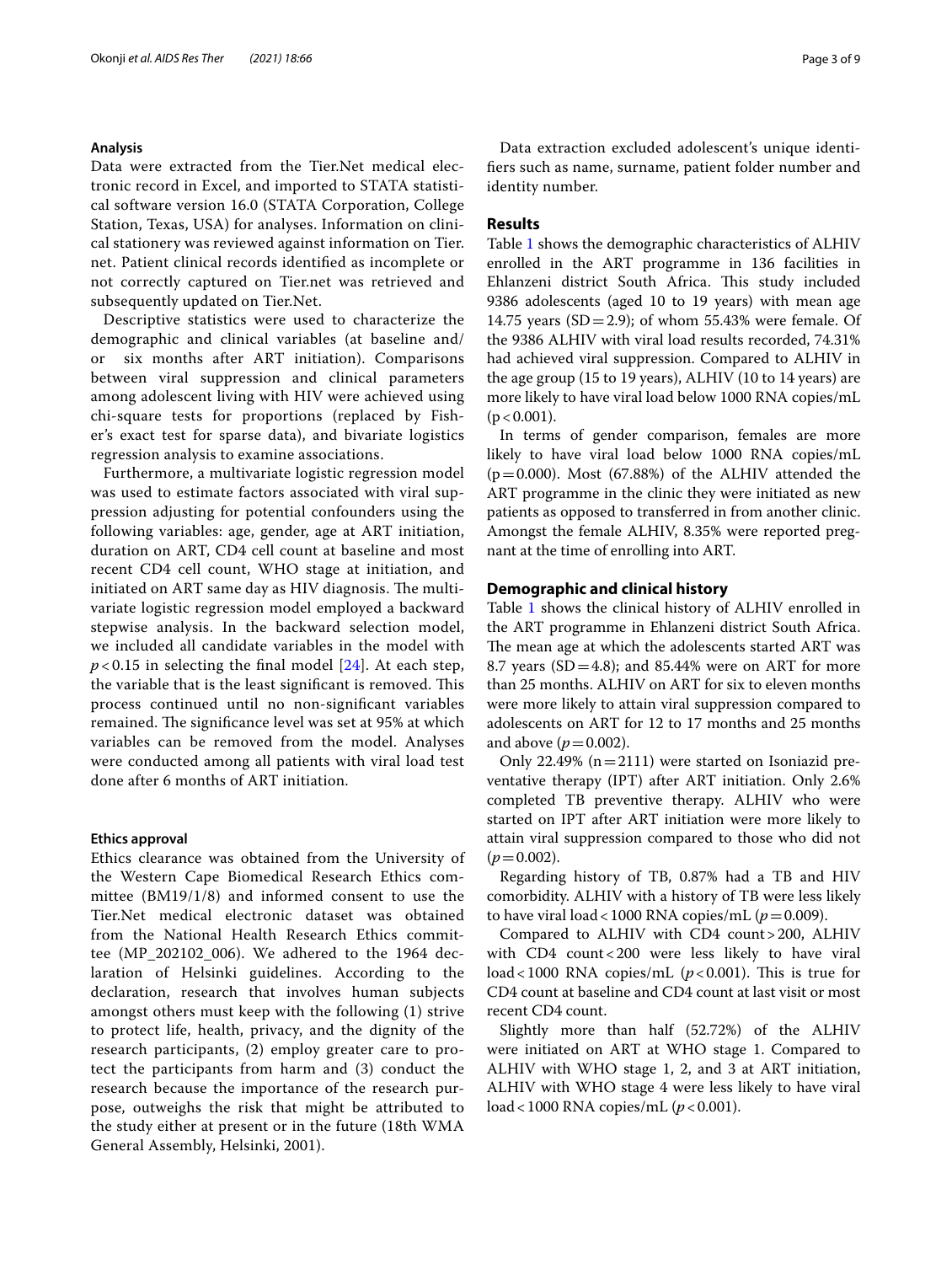<span id="page-3-0"></span>**Table 1** Viral load suppression by demographic and clinical characteristics of adolescents 10 to 19 years living with HIV in Ehlanzeni district, South Africa (N=9386)

|                                                   | Total<br>9386 | Viral load suppression       |                             |         |
|---------------------------------------------------|---------------|------------------------------|-----------------------------|---------|
|                                                   |               | Yes<br>n (%)<br>6975 (74.31) | No<br>n (%)<br>2411 (25.69) | p-value |
| Current age (in years)                            |               |                              |                             | 0.000   |
| 10 to 14                                          | 4506 (48.01)  | 3455 (76.41)                 | 1063 (23.59)                |         |
| 15 to 19                                          | 4880 (51.99)  | 3603 (72.38)                 | 1348 (27.62)                |         |
| Gender                                            |               |                              |                             | 0.000   |
| Female                                            | 5158 (54.95)  | 3946 (76.50)                 | 1212 (23.50)                |         |
| Male                                              | 4253 (44.57)  | 3029 (71.64)                 | 1199 (28.36)                |         |
| Pregnant at ART start (N = 5160)                  |               |                              |                             | 0.001   |
| No                                                | 4729 (91.65)  | 3590 (75.91)                 | 1139 (24.09)                |         |
| Yes                                               | 431 (8.35)    | 357 (82.83)                  | 74 (17.17)                  |         |
| Age at ART start (in years)                       |               |                              |                             | 0.000   |
| $0$ to $9$                                        | 5512 (58.73)  | 4116 (74.67)                 | 1396 (25.33)                |         |
| 10 to 14                                          | 2548 (27.15)  | 1786 (70.09)                 | 762 (29.91)                 |         |
| 15 to 19                                          | 1326 (14.13)  | 1073 (80.92)                 | 253 (19.08)                 |         |
| Duration on ART (in months)                       |               |                              |                             | 0.002   |
| 6 to 11 months                                    | 459 (4.89)    | 364 (79.30)                  | 95 (20.70)                  |         |
| 12 to 17 months                                   | 450 (4.79)    | 332 (73.78)                  | 118 (26.22)                 |         |
| 18 to 24 months                                   | 458 (4.88)    | 366 (79.91)                  | 92 (20.09)                  |         |
| $25$ months $+$                                   | 8019 (85.44)  | 5913 (73.74)                 | 2106 (26.26)                |         |
| Initiated on Isoniazid Preventative Therapy (IPT) |               |                              |                             | 0.002   |
| Yes                                               | 2111 (22.49)  | 1623 (76.88)                 | 488 (23.12)                 |         |
| No                                                | 7,275 (77.51) | 5352 (73.57)                 | 1923 (26.43)                |         |
| History of TB                                     |               |                              |                             | 0.009   |
| Yes                                               | 78 (0.87%)    | 48 (61.54%)                  | 30 (38.46%)                 |         |
| No                                                | 8934 (99.13%) | 6659 (74.54%)                | 2275 (25.46%)               |         |
| CD4 count at last ART visit ( $n = 7999$ )        |               |                              |                             |         |
| < 200                                             | 1071 (13.39%) | 608 (56.77%)                 | 463 (43.23%)                | 0.000   |
| >200                                              | 6928 (86.61%) | 5284 (76.27%)                | 1644 (23.73%)               |         |
| CD4 count at baseline                             |               |                              |                             | 0.006   |
| CD4 < 200                                         | 1676 (28.16%) | 1200 (71.60%)                | 476 (28.40%)                |         |
| CD4 > 200                                         | 4276 (71.84%) | 3210 (75.07%)                | 1066 (24.93%)               |         |
| WHO stage at initiation                           |               |                              |                             | 0.000   |
| 1                                                 | 4067 (52.72%) | 3106 (76.37%)                | 961 (23.63%)                |         |
| 2                                                 | 1873 (24.28%) | 1363 (72.77%)                | 510 (27.23%)                |         |
| 3                                                 | 1527 (19.79%) | 1088 (71.24%)                | 439 (28.75%)                |         |
| 4                                                 | 248 (3.21%)   | 176 (70.97%)                 | 72 (29.03%)                 |         |
| Initiated same day                                |               |                              |                             | 0.145   |
| Yes                                               | 808 (61.59%)  | 631 (78.09%)                 | 177 (21.91%)                |         |
| No                                                | 504 (38.41%)  | 376 (74.60%)                 | 128 (25.40%)                |         |
| Initiated on second line ART                      |               |                              |                             |         |
| Yes                                               | 1550 (16.51%) | 888 (57.29%)                 | 662 (42.71%)                | 0.000   |
| No                                                | 7836 (83.49%) | 6087 (77.68%)                | 1749 (22.32%)               |         |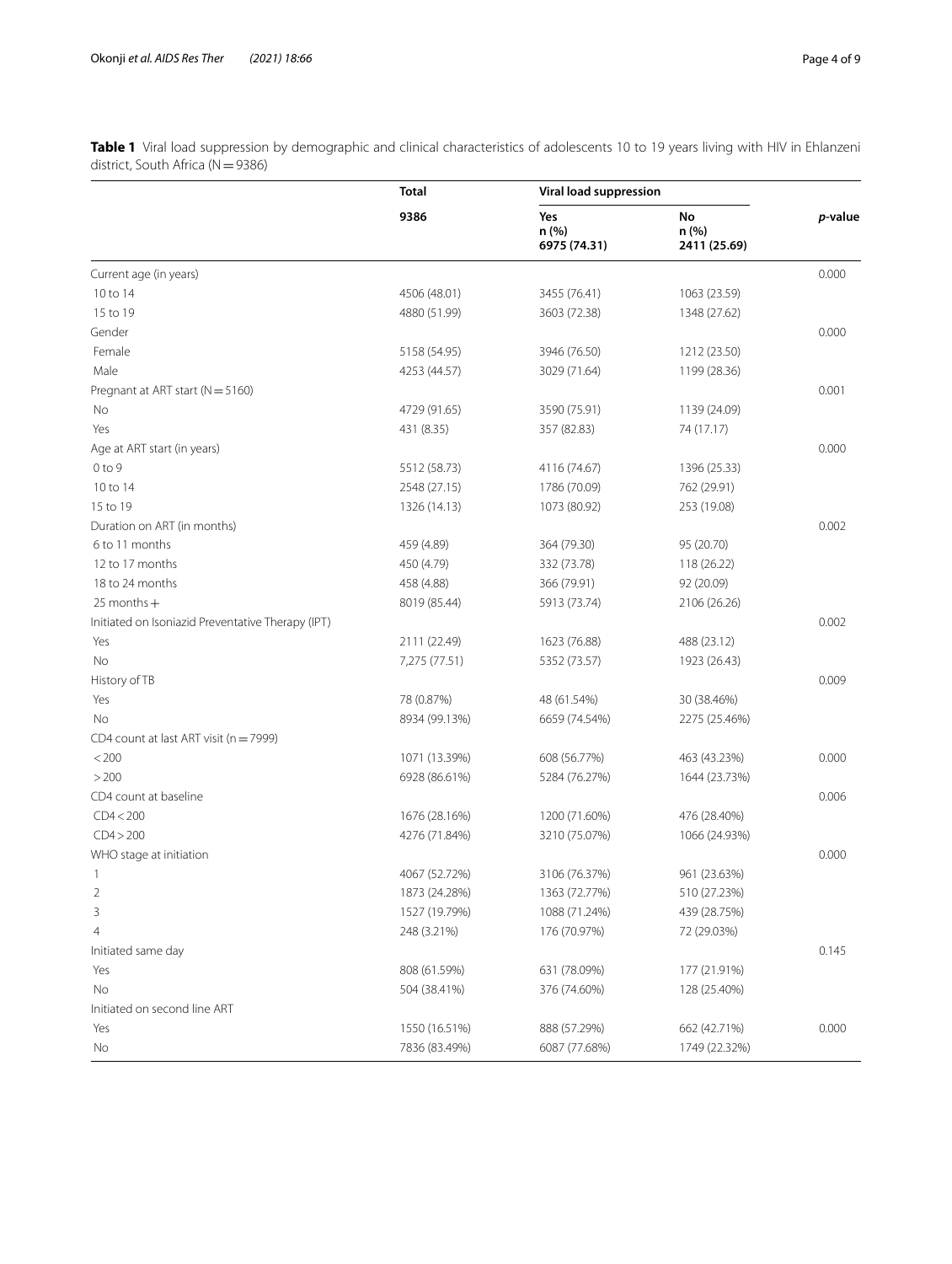<span id="page-4-0"></span>**Table 2** Multivariate logistic regression analysis of factors associated with viral suppression among adolescents living with HIV in Ehlanzeni district South Africa (N=9386)

|                                      | Crude OR     | 95% CI        | <b>Adjusted OR</b> | 95% CI        |
|--------------------------------------|--------------|---------------|--------------------|---------------|
| Age                                  |              |               |                    |               |
| 10 to 14                             | $1*$         | $0.74 - 0.89$ | $\mathbf{1}$       |               |
| 15 to 19                             | 0.81         |               | 0.92               | $0.78 - 1.09$ |
| Gender                               |              |               |                    |               |
| Male                                 | $1*$         | $1.17 - 1.41$ | $1*$               |               |
| Female                               | 1.29         |               | 1.21               | $1.05 - 1.39$ |
| Method into ART at facility          |              |               |                    |               |
| Transferred in from another facility | $\mathbf{1}$ |               |                    |               |
| New ART patient                      | 0.94         | $0.85 - 1.04$ |                    |               |
| Started IPT                          |              |               |                    |               |
| No                                   | $1*$         |               | $\mathbf{1}$       |               |
| Yes                                  | 1.19         | $1.01 - 1.25$ | 1.04               | $0.89 - 1.23$ |
| History of TB                        |              |               |                    |               |
| $\rm No$                             | $1*$         |               | 1                  |               |
| Yes                                  | 0.55         | $0.35 - 0.86$ | 0.73               | $0.37 - 1.26$ |
| WHO stage                            |              |               |                    |               |
| Stage 1                              | $1*$         |               | $\mathbf{1}$       |               |
| Stage 2                              | 0.83         | $0.73 - 0.94$ | 0.88               | $0.75 - 1.04$ |
| Stage 3                              | 0.77         | $0.67 - 0.91$ | 0.86               | $0.72 - 1.03$ |
| Stage 4                              | 0.76         | $0.57 - 1.00$ | 0.85               | $0.57 - 1.26$ |
| ART initiation on same day           |              |               |                    |               |
| No                                   | $\mathbf{1}$ |               |                    |               |
| Yes                                  | 1.21         | $0.93 - 1.57$ |                    |               |
| Duration on ART                      |              |               |                    |               |
| 6 to 11 months                       | $1*$         |               | $1*$               |               |
| 12 to 17 months                      | 0.73         | $0.54 - 0.99$ | 0.62               | $0.25 - 1.55$ |
| 18 to 24 months                      | 1.04         | $0.75 - 1.43$ | 0.37               | $0.15 - 0.93$ |
| 25 months +                          | 0.73         | $0.58 - 0.92$ | 0.60               | $0.22 - 1.28$ |
| Age at art start                     |              |               |                    |               |
| 0 to 9 years                         | $1*$         |               | $\mathbf{1}$       |               |
| 10 to 14 years                       | 0.79         | $0.72 - 0.87$ | 0.88               | $0.74 - 1.04$ |
| 15 to 19 years                       | 1.44         | $1.24 - 1.67$ | 1.30               | $0.97 - 1.75$ |
| Pregnant during ART start            |              |               |                    |               |
| No                                   | $1*$         |               |                    |               |
| Yes                                  | 1.53         | $1.18 - 1.98$ |                    |               |
| CD4 count at last visit              |              |               |                    |               |
| CD4 < 200                            | $1*$         |               | $1*$               |               |
| CD4 > 200                            | 2.45         | $2.14 - 2.79$ | 2.53               | $2.06 - 3.11$ |
| CD4 count at baseline                |              |               |                    |               |
| CD4 < 200                            | $1*$         |               | $1*$               |               |
| CD4 > 200                            | 1.19         | $1.05 - 1.36$ | 0.73               | $0.61 - 0.87$ |
| Second line                          |              |               |                    |               |
| No                                   | $1*$         |               | $1*$               |               |
|                                      |              | $0.34 - 0.43$ |                    |               |
| Yes                                  | 0.38         |               | 0.41               | $0.34 - 0.49$ |

\* p-value statistically signifcant at 5%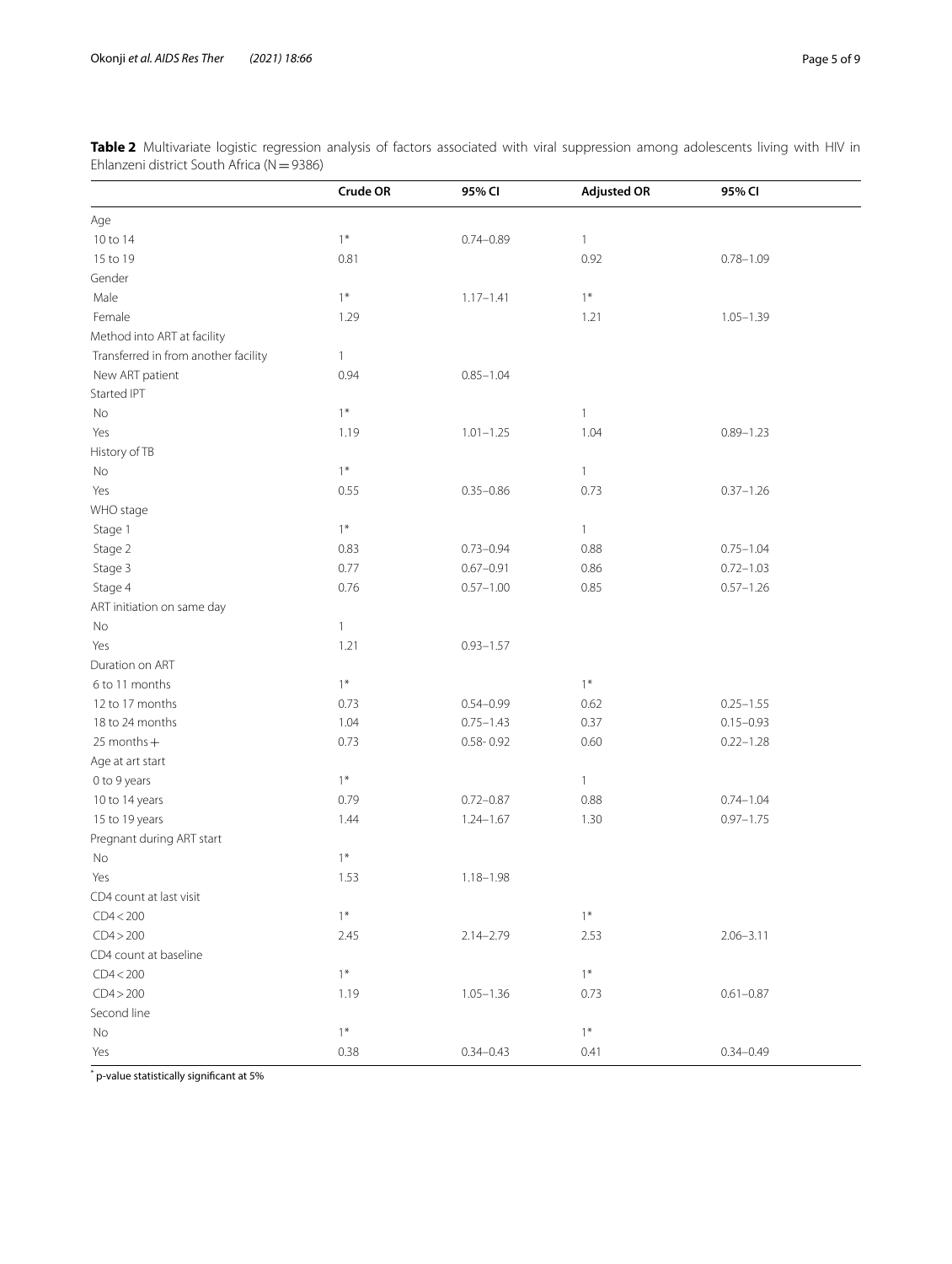Most (61.59%) of the ALHIV were initiated on ART on the same day of HIV diagnosis. However, there was no association between ALHIV's time of ART initiation with viral load suppression  $(p=0.145)$ .

Only 16.51% (n=1550) of ALHIV were switched to second line ART regimen. However, ALHIV who were switched to second line regimen were less likely to attain viral suppression  $(p < 0.001)$ .

# **Factors associated with suppression of viral load among adolescent living with HIV (N=9386)**

Table [2](#page-4-0) shows the factors associated with viral suppression in a multivariate logistic regression model. After controlling for the efect of other covariates, the likelihood of attaining viral suppression remained signifcantly higher among female adolescents  $(AOR=1.21,$ 95% CI 1.05–1.39), had most recent CD4 count>200 (AOR=2.53, 95% CI 2.06–3.11). ALHIV on second line treatment were less likely to attain viral suppression compared to their reference group  $(AOR=0.41, 95\% \text{ CI})$ 0.34–0.49), followed by ALHIV who had been on ART for 18 to 24 months ( $AOR = 0.37$ , 95% CI 0.15–0.93), and ALHIV with CD4 count > 200 at baseline  $(AOR = 0.73,$ 95% CI 0.61–0.87).

# **Discussion**

In this study, we set out to investigate the predictors of viral load suppression among ALHIV receiving ART in the Ehlanzeni district of South Africa. The proportion of ALHIV with viral suppression after six months of ART initiation was relatively high at 74.31% compared to another study conducted in South Africa [[20\]](#page-7-15), but falls short of the global target of 95%. Furthermore, our study revealed that being female, and having most recent CD4 count level>200 were associated with viral suppression. On the other hand, being on ART for more than six months, as well as being on second line treatment are enhancing factors for viral non-suppression.

Evidence on the relationship between gender and viral load suppression is mixed. While one study showed that males were more likely to achieve viral load suppression compared to females [\[20\]](#page-7-15), another study found that males are more likely to achieve viral non suppression [[25\]](#page-8-0). However, we found that females were more likely to attain viral suppression compared to males. Adherence among males ALHIV is poor compared to females; males have poor treatment seeking behaviours [\[25](#page-8-0)] and as such to get males to test for HIV, link and retain them to ART care remains a challenge  $[26]$  $[26]$ . The poor treatment outcome reported among males have been attributed to strong gender norms and practices specifcally the perception of masculinity inherent within societies in South Africa. In addition, lack of male-friendly services inhibits males from seeking health care services [[26–](#page-8-1)[28\]](#page-8-2).

The literature indicates that older age group or adults can achieve viral suppression because they are able to successfully take their ART medication regularly without supervision i.e. possess self-efficacy and self-competency on ART adherence [[9\]](#page-7-20). Interestingly, our study did not show any signifcant diference between viral suppression among adolescents in the age group 10–14 years and 15–19 years. This is likely because if no support is provided, adolescents (10–19 years) are faced with psychosocial challenges, lack self-efficacy and self-esteem, and are unable to self-manage themselves with regard to medication adherence [\[29](#page-8-3)]. However, a retrospective study conducted among adolescents registered in the Cape Metropole ART clinic in South Africa found younger adolescents (10–14 years) were more likely to achieve viral suppression compared to older adolescents (15–19 years). It was reported that the older adolescents face adherence challenges as a result of transitioning from adolescence to adulthood in which they are expected to self-manage themselves with regard to medication adherence [[20\]](#page-7-15).

We also found that longer duration (18 to 24 months) on ART was a risk factor for viral non-suppression. This is contrary with evidence that patients on ART for shorter period are more likely to experience virological failure [\[9](#page-7-20)]. Our study fndings is interesting given that patients who have been on treatment longer have more experience in managing their treatment [[9\]](#page-7-20). Similar fndings were reported in a study, which reported that adolescents who had been on ART between 6 and 12 months were more likely to have viral non-suppression (viral load>400 RNA copies/mL) compared with those who had been on treatment for longer [[9](#page-7-20)].

Immunological treatment failure refers to a CD4 cell count of <100 cells/ $\mu$ L after 6 months of therapy [\[9](#page-7-20)]. According to the WHO guidelines, a decreasing CD4 cell count is considered a proxy marker for treatment failure when viral load monitoring is not available, and should trigger a switch in ART, particularly if the CD4 cell count is < 200 cells/ $\mu$ L [\[9](#page-7-20)]. Although the relationship between viral non-suppression and immunological responses, is not always consistent [\[9\]](#page-7-20), our study found that adolescents with CD4 cell count  $>$  200 cells/ $\mu$ L at last ART visit were more likely to achieve virological suppression. However, the ability of CD4 counts to predict virologic failure is poor  $[11]$  $[11]$  $[11]$ .

Studies have shown that delayed detection of treatment failure may increase drug toxicity, which in turn lead to the accumulation of drug resistance-associated mutations, hence may result in increased morbidity and mortality [[30](#page-8-4)]. On the contrary, a timely switching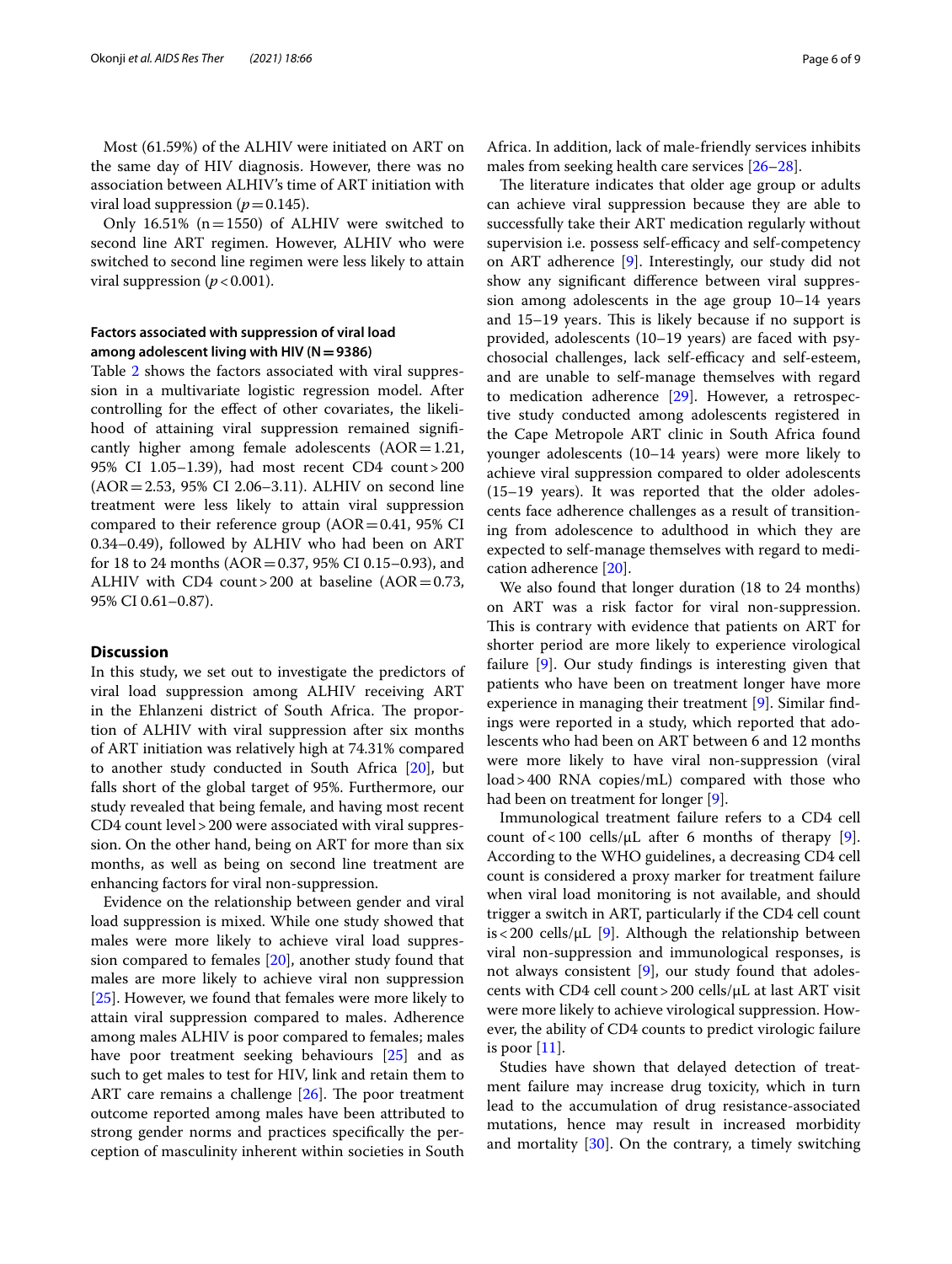to second-line ART after virological failure along with enhanced adherence counselling is a protective factor against viral progression and mortality [\[10](#page-7-7)]. However, we included ALHIV who were already initiated on second line ART to determine whether second-line ART would be a successful 'rescue' for viral suppression. Our fndings showed that adolescents on second-line treatment were less likely to attain viral suppression. It is possible that those on second line regimen could have a history of poor adherence behaviour that continues in spite of being on the 'rescue' regimen. There is also evidence that having a history of treatment failure is a risk factor for viral suppression [\[17](#page-7-12)]. Furthermore, second-line regimens are more complex than frst-line regimens, are often twice daily regimens and have more adverse side efect than frst-line regimens hence impacting negatively on adherence. Unfortunately, assessing HIV resistance among HIV naïve patients is challenged by cost and volume of HIV positive patients in South Africa.

## **Findings implications**

Several implications arise from our fndings. First, to achieve the 95% global target by 2030, there is a need to design an intervention (i.e. psychosocial support) aimed at ALHIV to improve self-efficacy and self-competency so that they are able to adhere to their ART medication. Adopting a combination of multiple approaches including psychosocial support intervention may be necessary to improve adherence. For instance, providing social support and focusing on psychosocial needs of adolescents to bolster their self-esteem and self-efficacy will in turn improve their self-management regarding medication adherence and subsequently improve their treatment outcomes.

Timely and accurate identifcation of virological failure is crucial to avoid misclassifcation of non-suppression leading to switching to a second-line or third-line which are costly and can lead to viral non suppression. It is recommended that second line regimens especially for ALHIV are simplifed and changed to once daily, and less toxic regimens which could improve adherence and in turn lead to viral load suppression. Furthermore, providing enhanced adherence counselling for ALHIV who are males, on second line regimen and being on ART for more than 18 months is very crucial.

# **Study limitations**

This study has a number of limitations, which should be taken into account when interpreting the fndings. First, adolescents who are eligible for viral load assessment but failed to have it done because they were lost to follow-up, died or transferred out, were not included, which could have resulted in overestimating the rate of viral load suppression. Second, as is the case for all cross-sectional studies, it is subject to other risk or confounding factors that may be present but were not measured. For example, household income status, head of household, type of social support and psychosocial well-being. Third, as is the case for routine programme data which is exposed to data quality issues. We were not able to delineate which clients had low CD4 because they were early in treatment and been allowed to have a drop in CD4 before initiation, and those that had been doing well and now had a drop in CD4. Similarly, the type of ART regimen used for frstand second-line treatment were excluded from analysis due to poor data capturing. Finally, the Tier.Net medical electronic record only captures the last viral load test done, as a result, we were unable to measure two consecutive viral load test three months apart for those with VL>50 RNA copies/mL making it challenging to explain what is going on for those who are not undetectable as recommended by World Health Organisation.

# **Conclusion**

Viral suppression amongst adolescents at 74% is considerably lower than the WHO target of 95%. Of particular concern for intervention is the lower rates of viral suppression amongst male adolescents. Greater emphasis should be placed to enrol adolescents on ART earlier and keeping them engaged in care (beyond 6 months). Furthermore, improved and regular viral load monitoring will help to adequately identify and manage ALHIV with unsuppressed viral load and subsequently switching to second line treatment.

### **Abbreviations**

ALHIV: Adolescents living with HIV; ART: Antiretroviral treatment; AOR: Adjusted Odds Ratio; HIV: Human immunodefciency-virus; WHO: World Health Organization; TB: Tuberculosis; YPLHIV: Young people living with HIV.

# **Supplementary Information**

The online version contains supplementary material available at [https://doi.](https://doi.org/10.1186/s12981-021-00391-7) [org/10.1186/s12981-021-00391-7](https://doi.org/10.1186/s12981-021-00391-7).

<span id="page-6-0"></span>**Additional fle 1: Appendix S1.**

#### **Acknowledgements**

The authors thank Drs. Leon Levin and Julia Turner for their editorial and content input into the manuscript.

#### **Authors' contributions**

EFO and BVW designed the study. EFO analysed the data and developed the manuscript with editorial and content input from BVW, FCM, and GH. All authors read and approved the fnal manuscript.

#### **Authors' information**

EO is a Ph.D. student, and this paper is part of his Ph.D. programme that aim to make a case for a psychosocial support intervention specifcally designed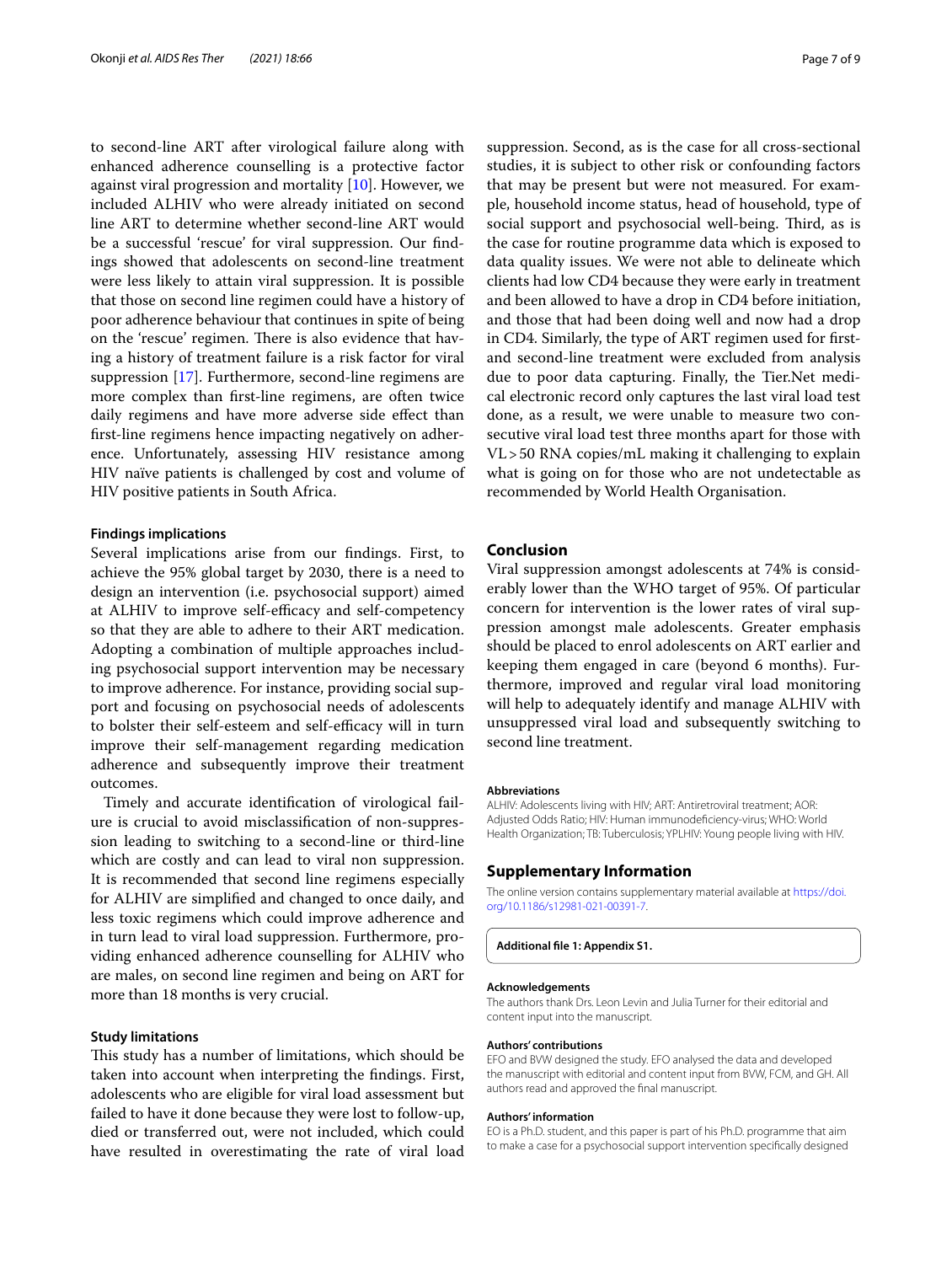to improve adherence and retention amongst adolescents living with HIV and AIDS.

# **Funding**

There was no funding for this research.

#### **Availability of data and materials**

The datasets generated and/or analysed during the current study are not publicly available due it belonging to the South African National Department of Health, but are available from the corresponding author on reasonable request.

# **Declarations**

#### **Ethics approval and consent to participate**

Ethics clearance was obtained from the University of the Western Cape Biomedical Research Ethics committee (BM19/1/8) and the National Health Research Ethics committee to use the electronic medical dataset (Tier.net) (MP\_202102\_006). We adhered to the 1964 declaration of Helsinki guidelines. According to the declaration, research that involves human subjects amongst others must keep with the following (1) strive to protect life, health, privacy, and the dignity of the research participants, (2) employ greater care to protect the participants from harm and (3) conduct the research because the importance of the research purpose, outweighs the risk that might be attributed to the study either at present or in the future (18th WMA General Assembly, Helsinki, 2001). *Ethics approval number*: BM19/1/8.

#### **Consent for publication**

Not applicable.

#### **Competing interests**

The authors declare no competing interests.

#### **Author details**

<sup>1</sup> School of Public Health, University of the Western Cape, P Bag X17, Bellville 7535, South Africa. <sup>2</sup> Department of Global Health, University of Washington, Seattle, WA, USA. <sup>3</sup>Medical Biosciences Department, University of the Western Cape, Bellville, South Africa.

Received: 6 May 2021 Accepted: 20 September 2021<br>Published online: 09 October 2021

#### **References**

- <span id="page-7-0"></span>1. UNICEF. Turning the tide against AIDS will require more concentrated focus on adolescents and young people. UNICEF; 2017. p. 1–9. [https://](https://data.unicef.org/topic/hivaids/adolescents-young-people/) [data.unicef.org/topic/hivaids/adolescents-young-people/](https://data.unicef.org/topic/hivaids/adolescents-young-people/). Accessed 17 Mar 2021.
- <span id="page-7-1"></span>2. UNICEF. Adolescents Living with HIV : Developing and Strengthening Care and Support Services. Geneva; 2016.
- <span id="page-7-2"></span>3. Estripeaut D, Luciani K, García R, Banús R, Aguais TM, Berrío E, et al. Analysis of the social and psychosocial factors associated with adherence to antiretroviral therapy in adolescents with perinatal HIV-1 infection in Panama from a gender perspective. AIDS Care. 2016;28 Suppl 2:66–72. [https://search.proquest.com/docview/1803800134?accountid](https://search.proquest.com/docview/1803800134?accountid=14782%5Cn)=14782% [5Cn,](https://search.proquest.com/docview/1803800134?accountid=14782%5Cn) [http://tewaharoa.victoria.ac.nz/openurl/64VUW/VUW\\_SERVICES\\_](http://tewaharoa.victoria.ac.nz/openurl/64VUW/VUW_SERVICES_PAGE?ctx_ver=Z39.88-2004&ctx_enc=info:ofi/enc:UTF-8&rfr_id=ProQ%3Amedline&rft_val_fmt=&rft.genre=article&rft.jtitle=AIDS+care&rft) PAGE?ctx\_ver=Z39.88-2004&ctx\_enc=[info:of/enc:UTF-8&rfr\\_id](http://tewaharoa.victoria.ac.nz/openurl/64VUW/VUW_SERVICES_PAGE?ctx_ver=Z39.88-2004&ctx_enc=info:ofi/enc:UTF-8&rfr_id=ProQ%3Amedline&rft_val_fmt=&rft.genre=article&rft.jtitle=AIDS+care&rft)=ProQ% 3Amedline&rft\_val\_fmt=&rft.genre=article&rft.jtitle=AIDS+care&rft.
- <span id="page-7-3"></span>4. [Haghighat R, Toska E, Bungane N, Cluver L. The HIV care cascade for](http://tewaharoa.victoria.ac.nz/openurl/64VUW/VUW_SERVICES_PAGE?ctx_ver=Z39.88-2004&ctx_enc=info:ofi/enc:UTF-8&rfr_id=ProQ%3Amedline&rft_val_fmt=&rft.genre=article&rft.jtitle=AIDS+care&rft)  adolescents initiated on antiretroviral therapy in a health district of South Africa: a retrospective cohort study. BMC Infect Dis. 2021;21(1):1–9.
- <span id="page-7-4"></span>5. Slogrove AL, Mahy M, Armstrong A, Davies MA. Living and dying to be counted: What we know about the epidemiology of the global adolescent HIV epidemic. Journal of the International AIDS Society. 2017;20(Suppl 3):4–15. [http://www.jiasociety.org/index.php/jias/article/](http://www.jiasociety.org/index.php/jias/article/view/21520) [view/21520](http://www.jiasociety.org/index.php/jias/article/view/21520)
- <span id="page-7-5"></span>6. MacKenzie RK, van Lettow M, Gondwe C, Nyirongo J, Singano V, Banda V, et al. Greater retention in care among adolescents on antiretroviral treatment accessing "Teen Club" an adolescent-centred diferentiated

care model compared with standard of care: a nested case-control study at a tertiary referral hospital in Malawi. J Int AIDS Soc. 2017;20(3):e25028. <https://doi.org/10.1002/jia2.25028>.

- <span id="page-7-6"></span>7. Hughes JP, Baeten JM, Lingappa JR, Magaret AS, Wald A, de Bruyn G, et al. Determinants of Per-Coital-Act HIV-1 Infectivity Among African HIV-1– Serodiscordant Couples. J Infect Dis. 2012;205(3):358–65. [https://acade](https://academic.oup.com/jid/article/205/3/358/849011) [mic.oup.com/jid/article/205/3/358/849011](https://academic.oup.com/jid/article/205/3/358/849011)
- <span id="page-7-9"></span>8. Quinn TC, Wawer MJ, Sewankambo N, Serwadda D, Li C, Wabwire-Mangen F, et al. Viral load and heterosexual transmission of human immunodefciency virus type 1. Rakai Project Study Group. N Engl J Med. 2000;342:13.
- <span id="page-7-20"></span>9. Cherutich P, Kim AA, Kellogg TA, Sherr K, Waruru A, De Cock KM, et al. Detectable HIV viral load in Kenya: data from a population-based survey. PLoS ONE. 2016;11(5):e0154318. [https://doi.org/10.1371/journal.pone.](https://doi.org/10.1371/journal.pone.0154318) [0154318](https://doi.org/10.1371/journal.pone.0154318).
- <span id="page-7-7"></span>10. Keiser O, Chi BH, Gsponer T, Boulle A, Orrell C, Phiri S, et al. Outcomes of antiretroviral treatment in programmes with and without routine viral load monitoring in Southern Africa. AIDS. 2011;25(14):1761–9.
- <span id="page-7-8"></span>11. Chhim K, Mburu G, Tuot S, et al. Factors associated with viral nonsuppression among adolescents living with HIV in Cambodia: a crosssectional study. AIDS Res Ther. 2018;15:20. [https://doi.org/10.1186/](https://doi.org/10.1186/s12981-018-0205-z) [s12981-018-0205-z](https://doi.org/10.1186/s12981-018-0205-z).
- <span id="page-7-10"></span>12. Boerma RS, Boender TS, Bussink AP, Calis JCJ, Bertagnolio S, de Wit TF, et al. Suboptimal viral suppression rates among HIV-infected children in low- and middle-income countries: a meta-analysis. Clin Infect Dis. 2016;63(12):1645–54.<https://doi.org/10.1093/cid/ciw645>.
- 13. Bertagnolio S, De Luca A, Vitoria M, Essajee S, Penazzato M, Hong SY, et al. Determinants of HIV drug resistance and public health implications in low- and middle-income countries. Antivir Ther. 2012;17(6):941–53.
- 14. Curioso WH, Kepka D, Cabello R, Segura P, Kurth AE. Understanding the facilitators and barriers of antiretroviral adherence in Peru: a qualitative study. BMC Public Health. 2010;10(13):13.
- 15. Bangsberg DR. Less Than 95% adherence to nonnucleoside reversetranscriptase inhibitor therapy can lead to viral suppression. Clin Infect Dis. 2006;43(7):939–41. [https://doi.org/10.1086/507526.](https://doi.org/10.1086/507526)
- <span id="page-7-11"></span>16. Kalichman SC, Cherry C, White D, Jones M, Grebler T, Kalichman MO, et al. Sexual HIV transmission and antiretroviral therapy: a prospective cohort study of behavioral risk factors among men and women living with HIV/AIDS. Ann Behav Med. 2011;42(1):111–9. [https://doi.org/10.1007/](https://doi.org/10.1007/s12160-011-9271-3) [s12160-011-9271-3.](https://doi.org/10.1007/s12160-011-9271-3)
- <span id="page-7-12"></span>17. Natukunda J, Kirabira P, Ong KIC, Shibanuma A, Jimba M. Virologic failure in HIV-positive adolescents with perfect adherence in Uganda: A crosssectional study 11 Medical and Health Sciences 1117 Public Health and Health Services. Tropical Medicine and Health. 2019;47:1.
- <span id="page-7-13"></span>18. Ryscavage PA, Anderson EJ, Sutton SH, Reddy S, Taiwo B. Clinical outcomes of adolescents and young adults in adult HIV care. J Acq Immune Defc Syndr. 2011;58(2):193–7. [http://journals.lww.com/00126334-20111](http://journals.lww.com/00126334-201110010-00012) [0010-00012](http://journals.lww.com/00126334-201110010-00012)
- <span id="page-7-14"></span>19. Ferrand RA, Briggs D, Ferguson J, Penazzato M, Armstrong A, Macpherson P, et al. Viral suppression in adolescents on antiretroviral treatment: review of the literature and critical appraisal of methodological challenges. Trop Med Int Health. 2016;21(3):325–33. [https://doi.org/10.1111/tmi.12656.](https://doi.org/10.1111/tmi.12656)
- <span id="page-7-15"></span>20. Van Wyk BE, Kriel E, Mukumbang F. Two-year viral load suppression among adolescents receiving antiretroviral therapy in the Cape Metropole, South Africa, 2013 - 2015: A retrospective cohort analysis. South Afr Med J. 2020;110(12):1213. [http://www.samj.org.za/index.php/samj/artic](http://www.samj.org.za/index.php/samj/article/view/13146) [le/view/13146](http://www.samj.org.za/index.php/samj/article/view/13146)
- <span id="page-7-16"></span>21. Simbayi LC, Zuma K, Zungu N, Moyo S, Marinda E, Jooste S, Mabaso M, Ramlagan S, North A, van Zyl J, Mohlabane N, Dietrich C NI and the SVT (2019). South African National HIV Prevalence, Incidence, Behaviour and Communication Survey. Cape Town; 2017.
- <span id="page-7-17"></span>22. Woldesenbet SA, Kufa T, Lombard C, Manda S, Ayalew K, Cheyip M, Puren A. The 2017 National Antenatal Sentinel HIV Survey, South Africa, National Department of Health. Vol. 38, Mehran University Research Journal of Engineering and Technology. 2019.
- <span id="page-7-18"></span>23. South African National Department of Health. 2019 ART Clinical Guidelines. 2019.
- <span id="page-7-19"></span>24. Sherman SG, Park JN, Galai N, Allen ST, Huettner SS, Silberzahn BE, et al. Drivers of HIV infection among cisgender and transgender female sex worker populations in baltimore city: results from the SAPPHIRE Study. J Acquir Immune Defc Syndr. 2019;80(5):513–21.